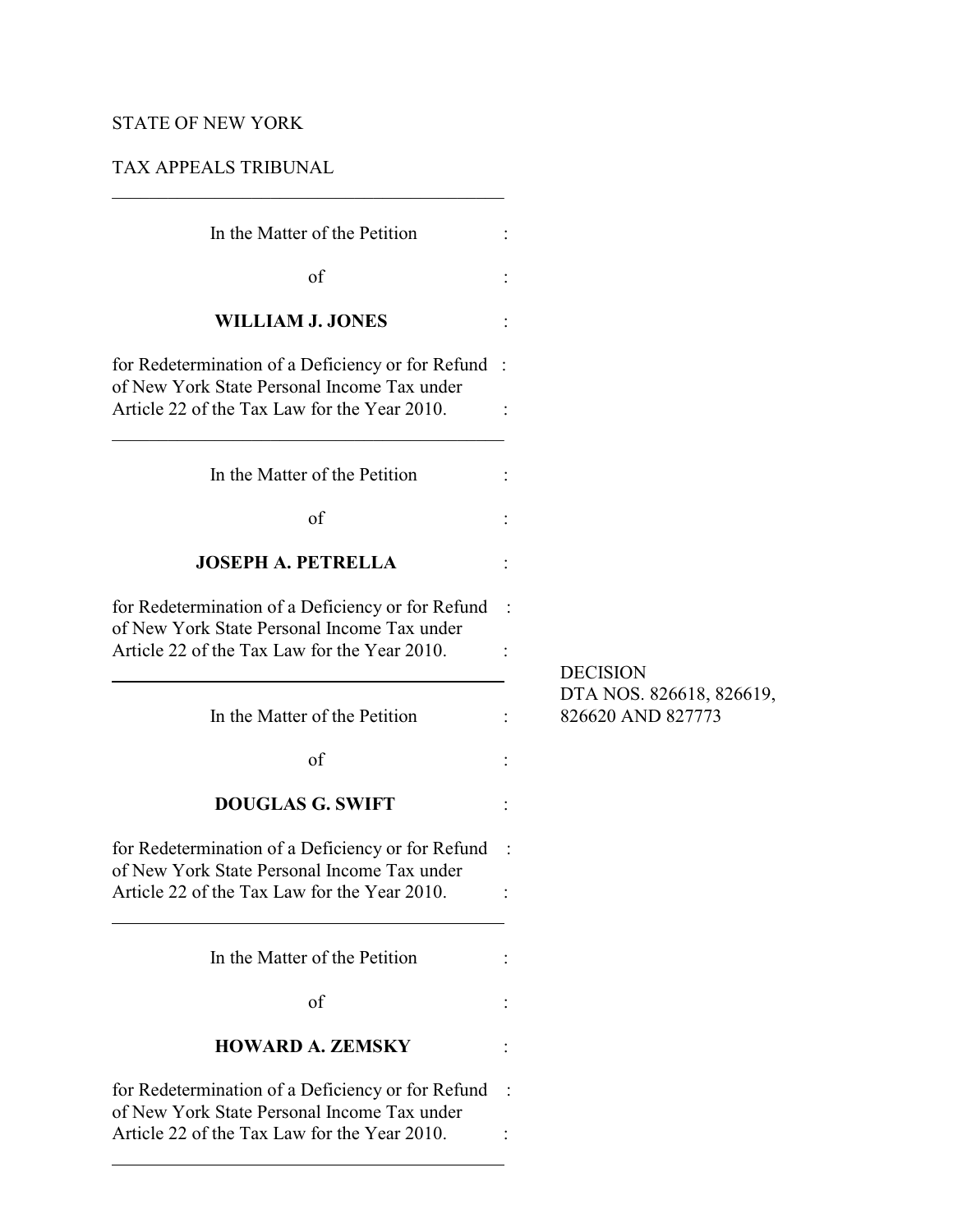Petitioners, William J. Jones, Joseph A. Petrella, Douglas G. Swift and Howard A. Zemsky, filed an exception to the determination of the Administrative Law Judge issued on September 14, 2017. Petitioners appeared by McConville, Considine, Cooman & Morin, PC (Kevin S. Cooman, Esq. and Edward C. Daniel, III, Esq., of counsel). The Division of Taxation appeared by Amanda Hiller, Esq. (Tobias A. Lake, Esq., of counsel).

Petitioners filed a brief in support of their exception. The Division of Taxation filed a brief in opposition. Petitioners filed a reply brief. Oral argument was heard on May 24, 2018, in Albany, New York, which date began the six-month period for issuance of this decision.

After reviewing the entire record in this matter, the Tax Appeals Tribunal renders the following decision.

#### *ISSUE*

Whether the Division of Taxation properly disallowed a portion of the QEZE real property tax credits claimed by petitioners for the year 2010.

#### *FINDINGS OF FACT*<sup>1</sup>

We find the facts as determined by the Administrative Law Judge, except that we have modified finding of fact 15 to more fully reflect the record. As so modified, the Administrative Law Judge's findings of fact appear below.

1. Petitioners William J. Jones, Joseph A. Petrella, Douglas G. Swift and Howard A.

Zemsky were members of 598 Main Street, LLC (the LLC).

<sup>&</sup>lt;sup>1</sup> We recite briefly the procedural history of this matter. Petitioners Jones, Petrella and Swift each filed a petition with the Division of Tax Appeals on November 4, 2014. These petitions were consolidated and soon became the subject of a Division of Taxation motion to dismiss or, alternatively, for summary determination. By determination dated September 24, 2015, the motion for summary determination was granted and the petitions were denied. On exception, this Tribunal reversed and remanded the matter in a decision dated December 20, 2016. In January 2017, at the request of the parties, the Zemsky petition, filed on July 22, 2016, was consolidated with the Jones, Petrella and Swift petitions. On March 24, 2017, the four petitioners brought a joint motion for summary determination. The Division of Taxation opposed petitioners' motion and requested that summary determination be granted in its favor. The Administrative Law Judge subsequently rendered the September 14, 2017 determination to which petitioners have taken an exception.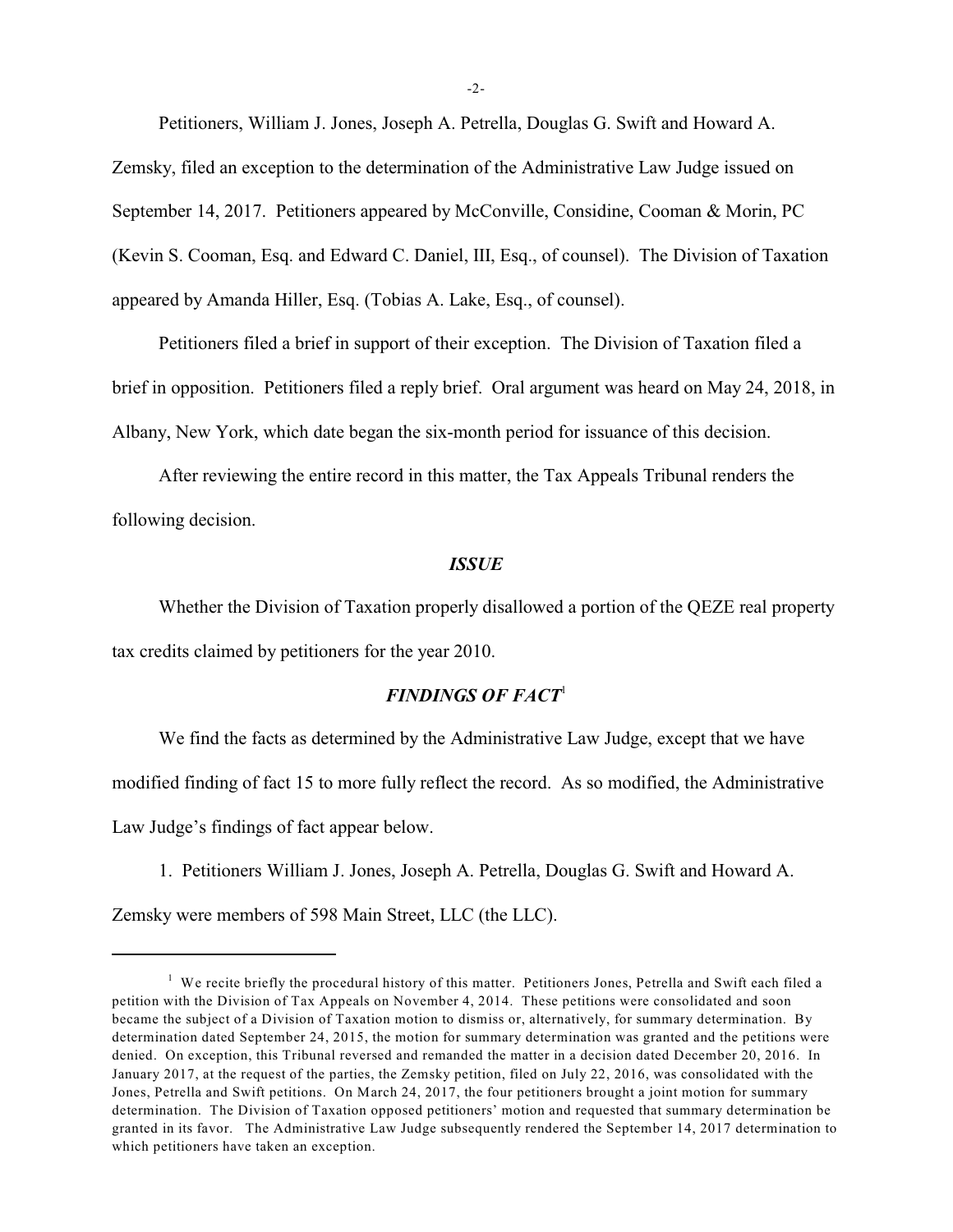2. The LLC was formed on February 22, 2000 and was certified as a qualified empire zone enterprise (QEZE) with an effective date of February 28, 2002, pursuant to article 18-B of the General Municipal Law.

3. The LLC operates the following parcels of real property in the City of Buffalo that are relevant to this proceeding: (i) 598 Main Street; (ii) 421 Pearl Street; (iii) 618 Main Street; (iv) 425 Pearl Street; (v) 726 Exchange Street; (vi) 796 Exchange Street; (vii)105 Hydraulic Street; and (viii) 211 Van Rensselaer Street (the properties).

4. The LLC directly owns 598 Main Street, 421 Pearl Street, 618 Main Street and 425 Pearl Street. 726 Exchange Street, 796 Exchange Street, 105 Hydraulic Street and 211 Van Rensselaer Street are owned and operated through LCO Building, LLC, a wholly-owned limited liability company of the LLC. The LLC is the sole member of LCO Building, LLC.

5. Petitioners Jones, Petrella, Swift and Zemsky are all members of the LLC owning 1%, 1%, 24% and 69%, respectively. Another entity not a party to this proceeding owns the remaining 5% member interest in the LLC.

6. The Buffalo Sewer Authority (BSA) is a public benefit corporation created in 1935 by an act of the New York State Legislature. The BSA is managed by a five-member board appointed by the Mayor of the City of Buffalo, subject to confirmation by the Buffalo Common Council. The BSA provides sewage collection, treatment and disposal services for the City of Buffalo and neighboring communities.

7. The purposes, authority and powers of the BSA are set forth in the Public Authorities Law §§ 1175 through 1195.

8. In performing its responsibility to construct and operate a sewer system, the BSA performs an "essential governmental function" for the "improvement of [the people's] health, welfare and prosperity" (Public Authorities Law § 1177 [3]).

-3-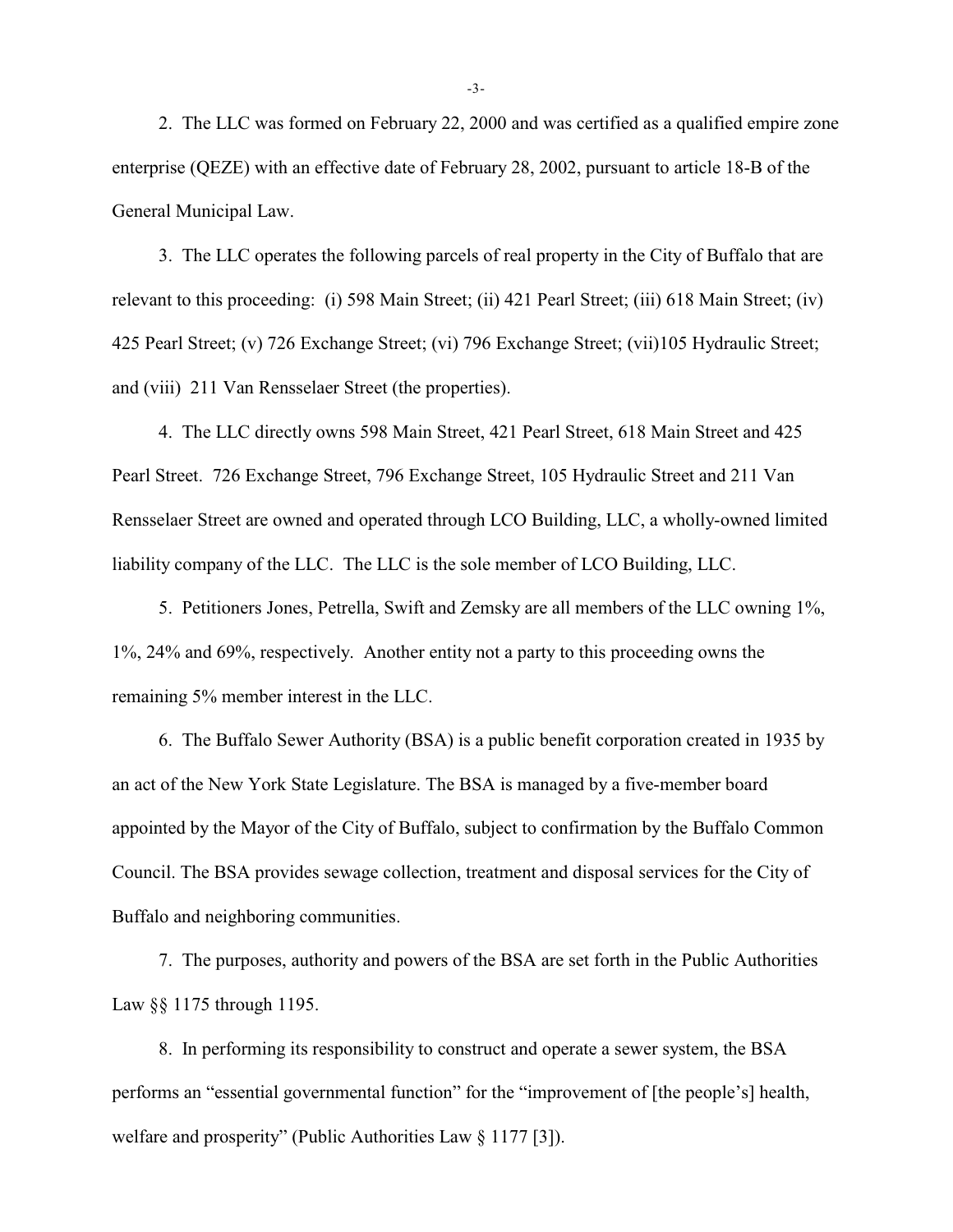9. Among the powers granted to the BSA by its enabling legislation is the authority to establish "sewer rents to be collected from all real property to be served by its facilities" (Public Authorities Law § 1180).

10. On May 26, 2010, the BSA adopted by resolution a "Final Schedule of Sewer Rents and Other Charges for 2010-2011" (final schedule).

11. The final schedule provided for two distinct types of sewer rents for properties situated within the limits of the City of Buffalo: "Part la sewer rents" and "Part 1b sewer rents." The Part la and Part 1b nomenclature is used herein because those are the paragraph numbers of the BSA's final schedule in which the two types of sewer rent are established.

12. Both the BSA's 2009-10 report and the BSA's 2010-11 report describe the distinction between Part la and Part 1b sewer rents using identical language, as follows:

"The Authority's primary source of revenues is derived from sewer rents. There are two types of sewer rents. Sewer rents based on assessed valuation of real estate [i.e., Part la rents] and the other based on the use of water [i.e., Part 1b rents]. All real property, both developed and undeveloped, must pay the sewer rent based on assessed valuation."

13. Part la sewer rents for the 2009-2010 fiscal year were approved so as to collect a total of \$12,050,000.00 from "all real property in the City of Buffalo by apportioning the said amount upon such property within the City as the same is set down on the last completed annual assessment roll of the City."

14. As described by BSA management in the 2009-10 report:

"The levy of Sewer Rents based on assessed value [i.e., the Part la sewer rents] will again remain \$12,050,000 for the 2010-11 budget. This represents the amount of Sewer Rent that the Authority will collect from all real property in the City of Buffalo except those properties exempt by law. This amount, when spread over the total estimated assessment for sewer purposes from the Department of Assessment, will result in an annual sewer rent of \$1.69730309 for each \$1000 of assessed valuation."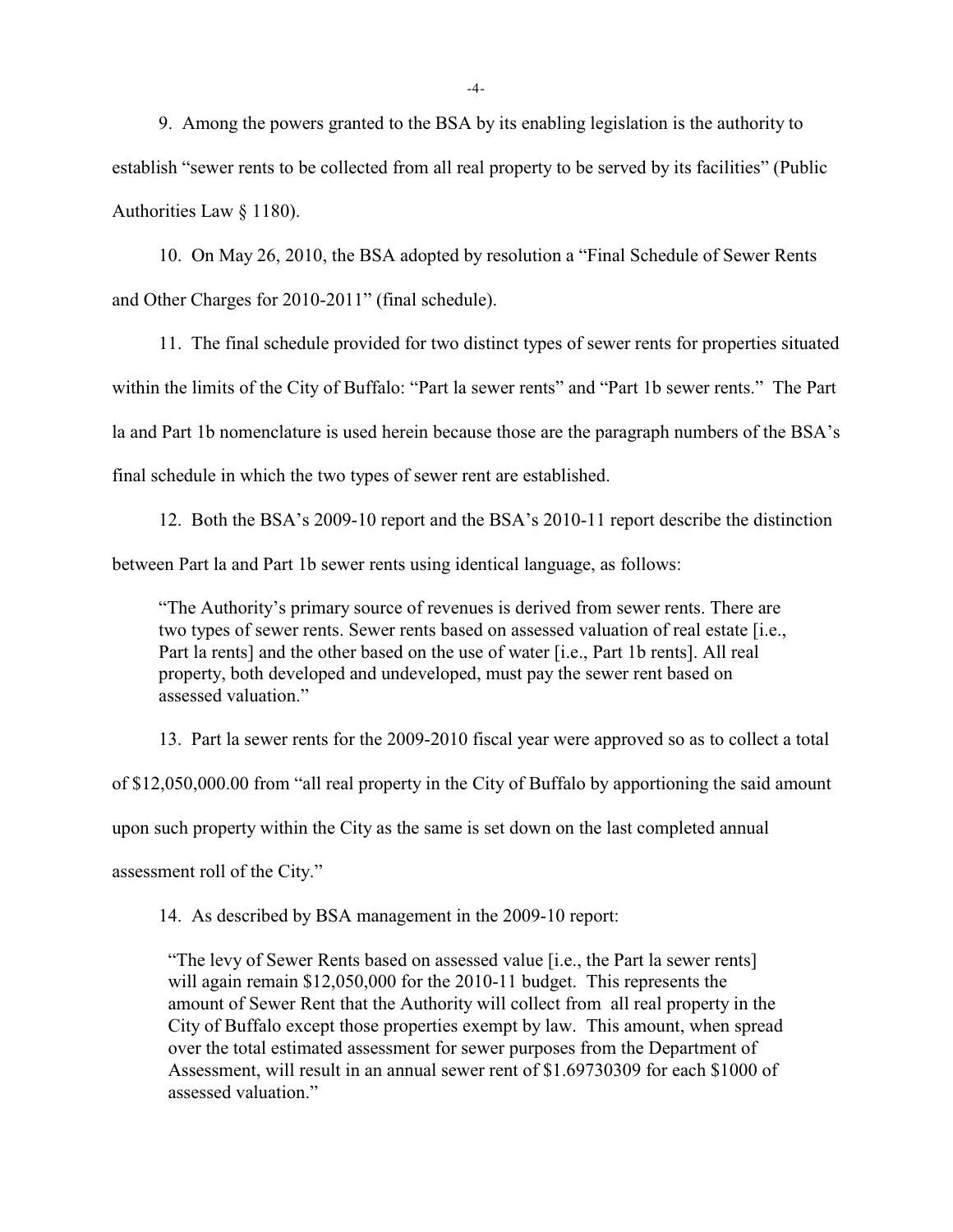15. The Part la sewer rents were collected by the City of Buffalo assessor on behalf of the BSA for the fiscal year July 1, 2010 through June 30, 2011, and invoiced as a separate line item on City of Buffalo tax bills, dated July 1, 2010, for each of the eight properties, along with the City of Buffalo taxes (tax bills). Although billed by the City of Buffalo Department of Assessment & Taxation along with City real property taxes, the sewer rents are separately itemized and property owners are provided with separate payment coupons. In addition, property owners are directed to make separate checks payable to "City of Buffalo - Sewer Rent" and "City of Buffalo - Tax," respectively.

16. The Part la sewer rents were calculated and charged to the properties by using the same assessment roll as was utilized by the City of Buffalo Assessor for imposition of the City's real property taxes.

17. The cumulative total of Part la sewer rents for the properties amounted to \$73,353.38.

18. The tax bills received for the properties were all paid in full to the City of Buffalo in September 2010 by the LLC. The payment included payment in full of the Part la sewer rents assessed on the tax bills, which were due on or before September 30, 2010.

19. On its 2010 form IT-606 claim for QEZE credit for real property tax, the LLC claimed eligible real property taxes of \$182,875.73, of which \$73,353.38 represented the Part la sewer rents. On part 1 section D line 21 of the IT-206, the LLC reported that the QEZE credit for real property tax (the credit) was limited to \$150,000.00.<sup>2</sup>

-5-

 $<sup>2</sup>$  The affidavit of Gray Kriner, which was submitted as part of petitioners' motion papers, explains that the</sup> \$150,000.00 limitation was erroneously reported. Although the affidavit does not elaborate on or explain the error, it is noted that for an entity certified as a QEZE prior to August 1, 2002, the amount of QEZE real property tax credit was not subject to a credit limitation (*see* Tax Law § 15 [f]). As noted in finding of fact 2, the LLC was certified as a QEZE on February 28, 2002.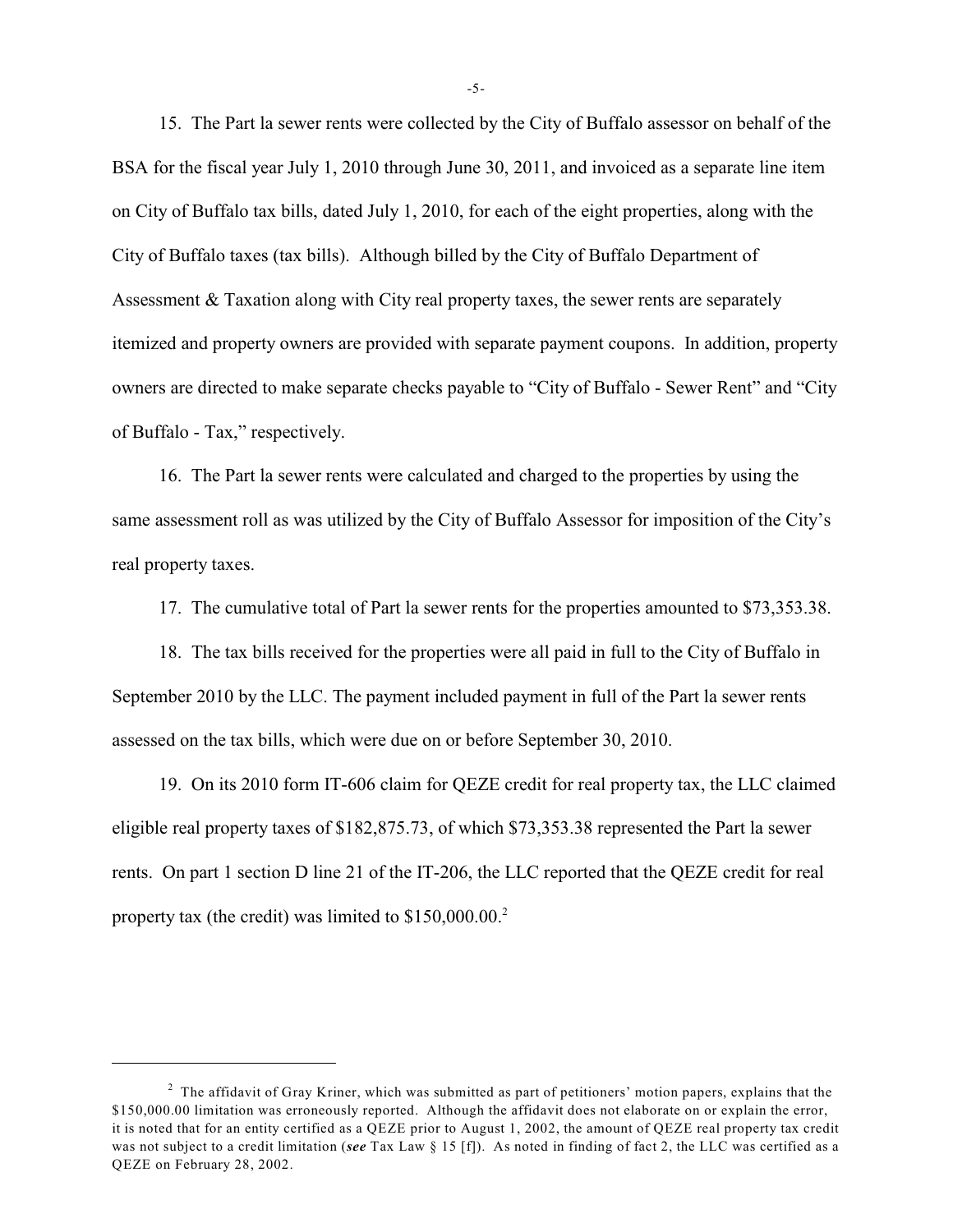20. Because the LLC elected to be treated as a partnership for federal and state income tax purposes, its items of income, loss, deduction and credit passed through to petitioners and were reported on petitioners' income tax returns for the year at issue.

21. On their individual New York State income tax returns for the 2010 tax year, each of the petitioners claimed the credit for his allocated share of the taxes paid with respect to the properties.

22. The second type of sewer rents (Part 1b) is a consumption charge based on the metered use of water (or a flat rate or minimum charge) at each specific property within the City of Buffalo that discharges waste water into the BSA's system. The Part 1b portion of the sewer rents is explained by the BSA in its 2009-10 report and 2010-11 report using identical language, as follows:

"Sewer rents based on water use are billed as flat rate or metered accounts. Flat rate sewer rents continue to be charged based on property characteristics (i.e., number of stories, front footage, etc.). There will be no increases to those charges. The sewer rent meter charges will continue at the same rate of \$11.09 per 1000 cubit feet. All flat and metered accounts will continue to be assessed a capacity/drainage charge at a minimum of \$6.00 per month."

23. Unlike the Part la sewer rents, the Part 1b sewer rents are billed by the Buffalo Water Board on quarterly invoices. These quarterly invoices show the water meter readings at a particular property, and impose a charge for: (1) the water supply inflow to the property and (2) the Part 1b sewer rent for the waste water discharged to the BSA's system.

24. The Buffalo Water Board issued quarterly bills in 2010 with respect to each of the properties (water bills).

25. Although the LLC paid the water bills for the properties, no portion of the Part 1b sewer rents was claimed by the LLC or by the petitioners as an eligible real property tax credit.

26. The Division of Taxation (Division) audited the LLC's claim for the credit, as well as each of petitioners' claims for the credit for the 2010 tax year with respect to the properties.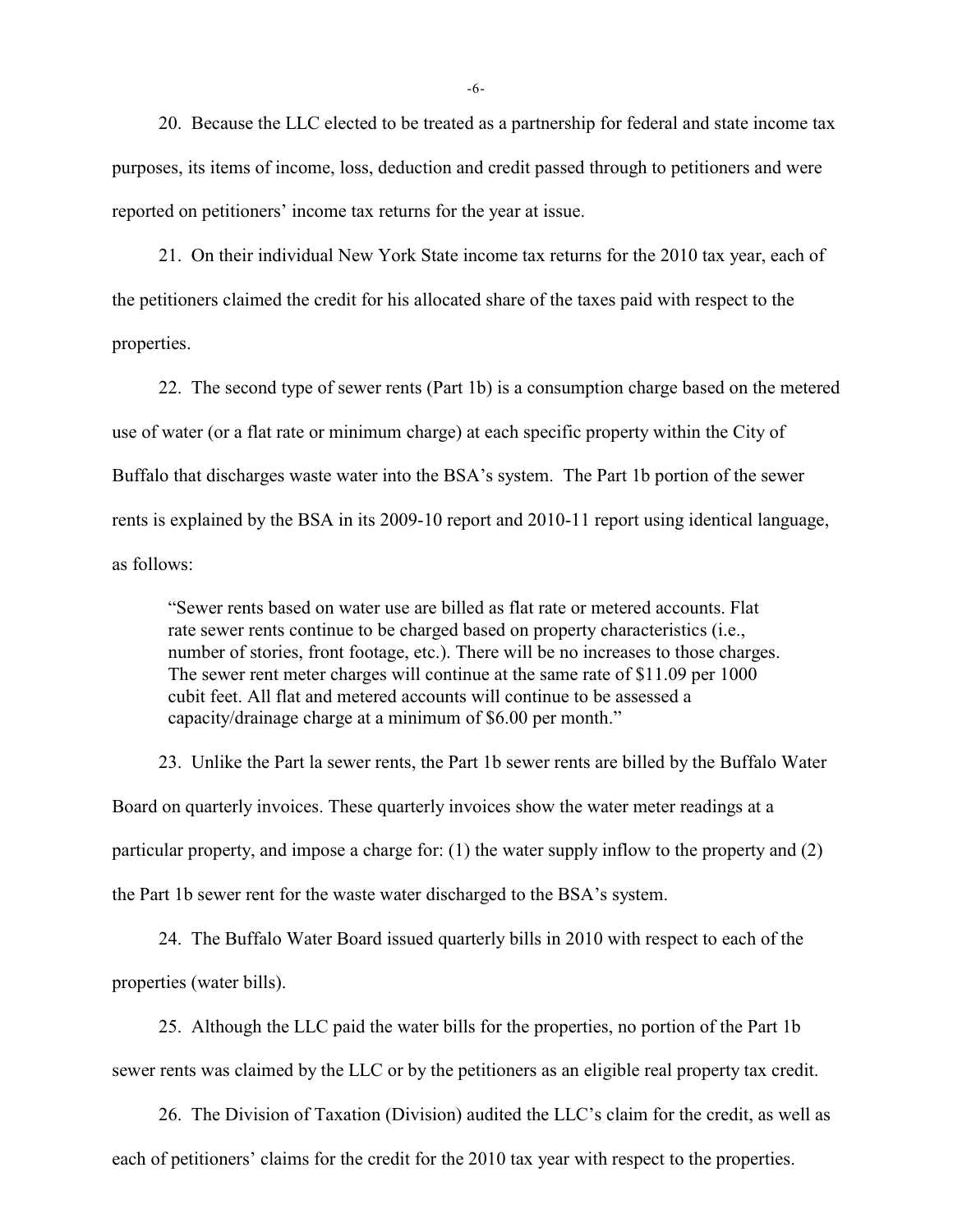27. When the Division concluded its audit, it disallowed the portion of petitioners' claims for the credit that was based on the Part la sewer rents paid for the properties on the basis that the Part la sewer rents were "local benefits" in the nature of "special assessments" and, therefore, did not qualify as "eligible real property taxes" as defined in Tax Law § 15 (e) for purposes of the credit.

28. On July 30, 2014, the Division issued to petitioner Howard A. Zemsky a letter adjusting his claim for refund for the tax year 2010 (notice of disallowance). The July 30, 2014 notice of disallowance provided, in part, that:

"We have adjusted your claim for QEZE credit for real property taxes for the above referenced period. After a review of the IT-606, Claim for QEZE Credit for Real Property Taxes, filed by 598 Main St, LLC; we have removed the claim for special assessments, 'Sewer Rent', from the claim for credit. It is the Department's position the special assessments are not eligible real property taxes and cannot be claimed for the QEZE credit for real property taxes. As a result we have reduced 598 Main St, LLC's claim of credit from \$150,000 to \$109,522; therefore your claim of credit has been reduced from \$121,932 to \$90,884."

29. On August 6, 2014, August 7, 2014 and September 3, 2014, the Division issued

notices of deficiency to petitioners Douglas G. Swift, William J. Jones and Joseph A. Petrella,

respectively. Each of the notices provided the following explanation, in pertinent part:

"We have adjusted your claim for credit for real property taxes for [2010]. After a review of the IT-606, Claim for QEZE Credit for Real Property Taxes, filed by 598 Main St, LLC; we have removed the claim for special assessments, 'Sewer Rent', from the claim for credit. It is the Department's position that special assessments are not eligible real property taxes and cannot be claimed for the QEZE credit for real property taxes. As a result we have reduced 598 Main St, LLC's claim of credit from \$150,000 to \$109,522."

### *THE DETERMINATION OF THE ADMINISTRATIVE LAW JUDGE*

The Administrative Law Judge reviewed the statutory definition of taxes eligible for the QEZE real property tax credit under Tax Law § 15. The Administrative Law Judge determined

that the Part 1a sewer rents at issue failed to meet the statutory definition in two respects, either

one of which would be sufficient to disqualify petitioners' credit claims. First, the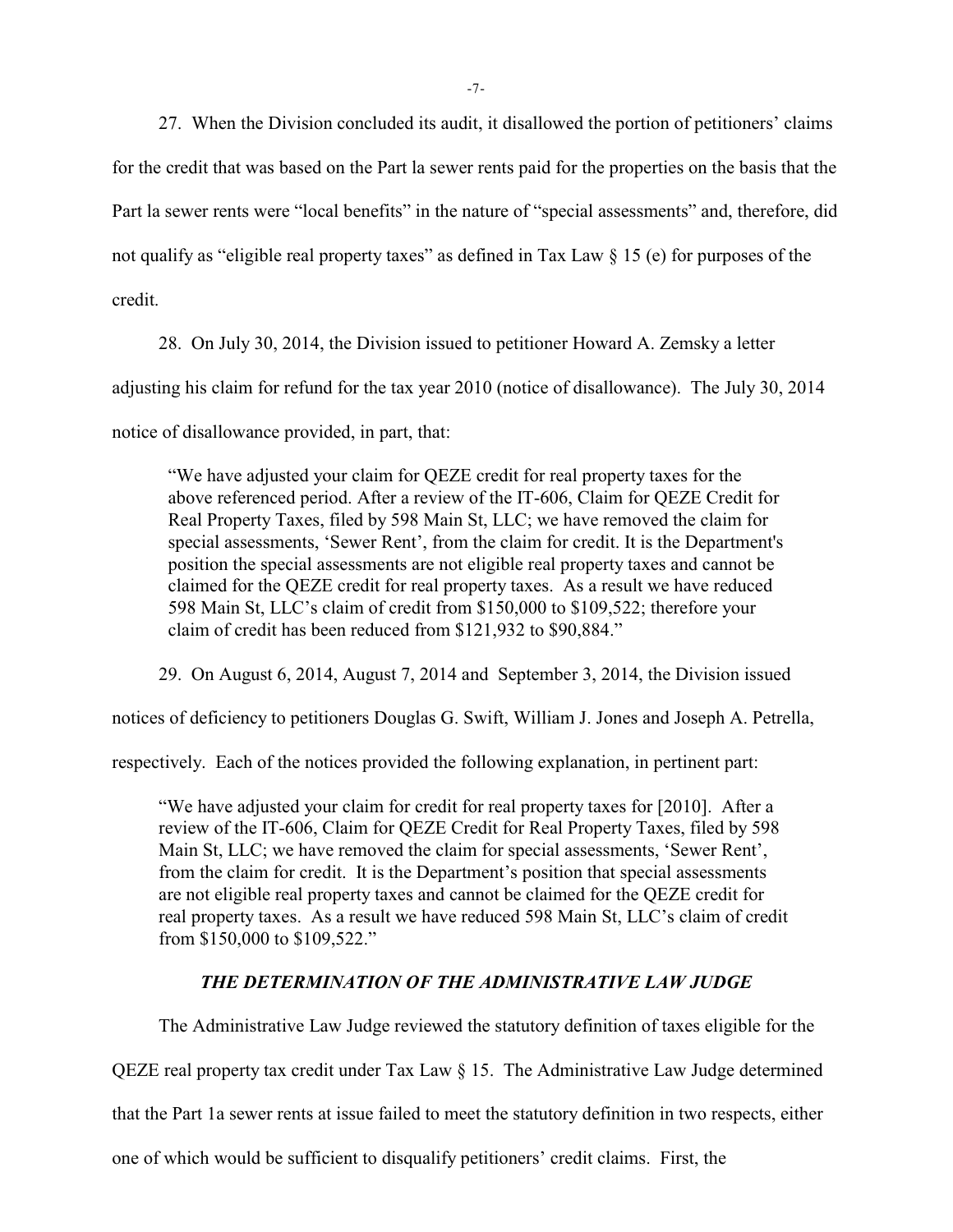Administrative Law Judge found that the sewer rents at issue were ineligible for the credit because such charges were made by or on behalf of the BSA and not by or on behalf of a county, city, town, village or school district as required under the definition in Tax Law  $\S 15$  (e). Citing the Public Authorities Law, the Administrative Law Judge found that, contrary to petitioners' contentions, the BSA is an entity separate and distinct from the City of Buffalo; that the BSA had authority to impose the sewer rents at issue; and that the City collected the sewer charges as the BSA's agent. Citing case law, the Administrative Law Judge found that the BSA was not a taxing jurisdiction. As a second basis for denying the claim, the Administrative Law Judge found that the term "charges for local benefits" often refers to charges for improvements, such as sewer systems. He thus determined that the Part 1a sewer rent was a charge for local benefits within the meaning of Tax Law § 15 (e) and therefore not an eligible tax under the statutory definition. Accordingly, the Administrative Law Judge denied petitioners' motion for summary determination and granted summary determination in the Division's favor.

#### *ARGUMENTS ON EXCEPTION*

Petitioners contend that the Part 1a sewer rents qualify as eligible real property taxes under Tax Law § 15 (e) because such sewer rents are charges upon real property; by or on behalf of the City of Buffalo; levied by the City of Buffalo for the public welfare; and at a like rate based upon assessed value. Petitioners also contend that the Part 1a sewer rents are not charges for local benefits because such sewer rents are imposed on all non-exempt properties in the City of Buffalo; are determined by the assessed value of the property and not by the benefit to the property; and do not tend to increase the value of the properties upon which they are assessed because all non-exempt properties in the City of Buffalo are similarly assessed.

Petitioners also renewed their motion to amend their petitions to correct the mistakenly reported \$150,000.00 credit limitation on the LLC's 2010 partnership return (*see* finding of fact

-8-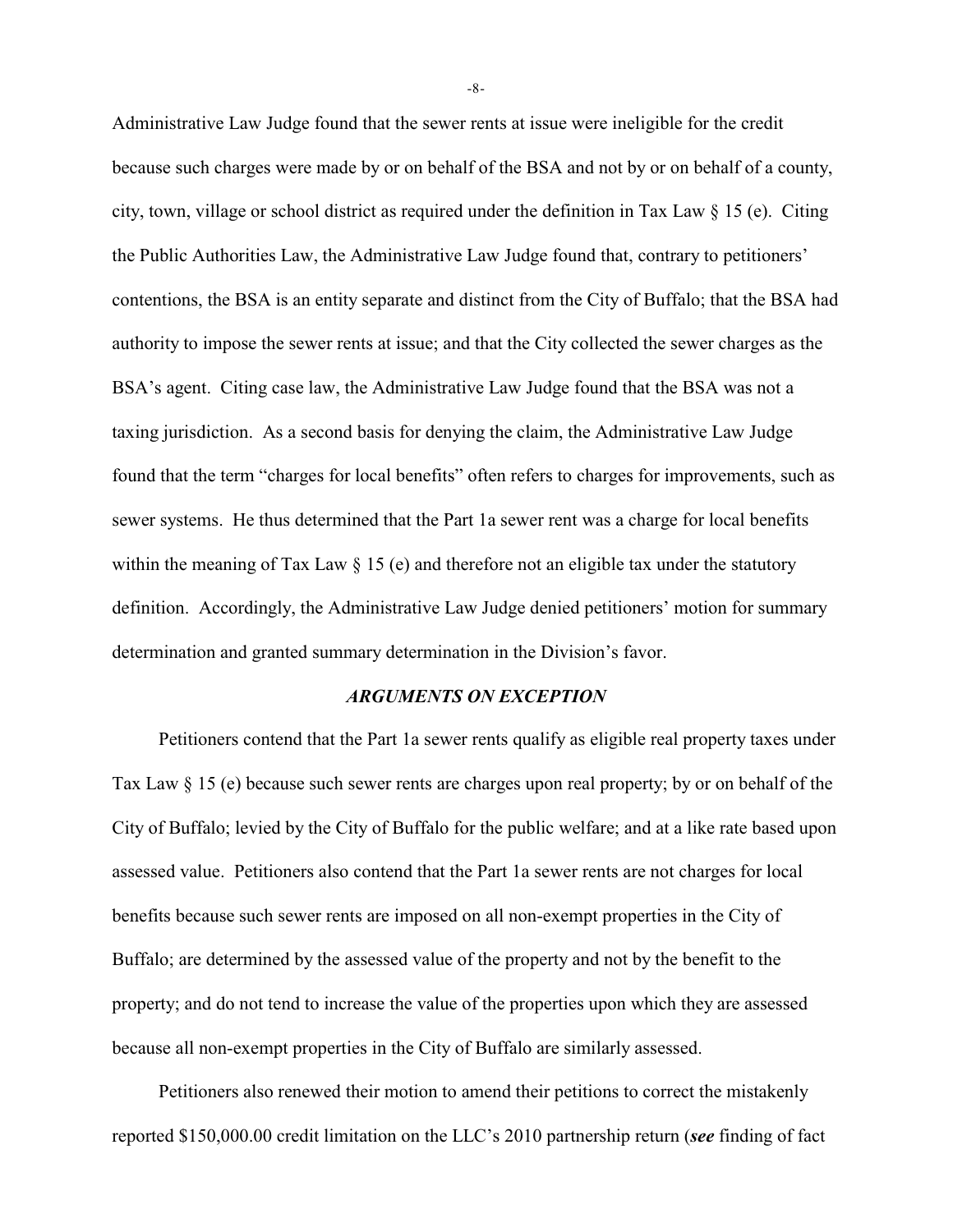19) in order to claim QEZE credit for the full amount of assertedly eligible real property taxes paid by the LLC.

The Division contends that the BSA is an entity separate and independent from the City of Buffalo; that the Public Authorities Law authorizes the BSA to impose the sewer rents at issue; that the BSA imposed the sewer rents at issue pursuant to such authorization; and that, therefore, the sewer rents were not imposed by or on behalf of the City of Buffalo.

The Division also contends that, even if the sewer rents were imposed by the City of Buffalo, such rents still would not qualify as eligible real property taxes for purpose of the credit at issue because they are charges for local benefits and thus excluded from qualifying for the credit. The Division contends that the sewer rents are akin to an ad valorem charge where the cost of the charge is proportional to the benefit to the property for the service.

The Division also opposes petitioners' request to amend their petitions. The Division contends that petitioners' request is, in effect, a request to amend their income tax returns. The Division contends that the time within which to amend their returns or refund claims has expired. The Division also contends that it has not considered the full amount of petitioners' proposed revised claim; hence there is no refund claim denial, i.e., statutory notice, related to the revised amount. Accordingly, the Division asserts that there is no legal authority to grant petitioners' request.

#### *OPINION*

The question presented in this matter arises from a motion for summary determination. Such a motion "shall be granted if, upon all the papers and proof submitted, the administrative law judge finds that it has been established sufficiently that no material and triable issue of fact is presented" (20 NYCRR 3000.9 [b] [1]).

-9-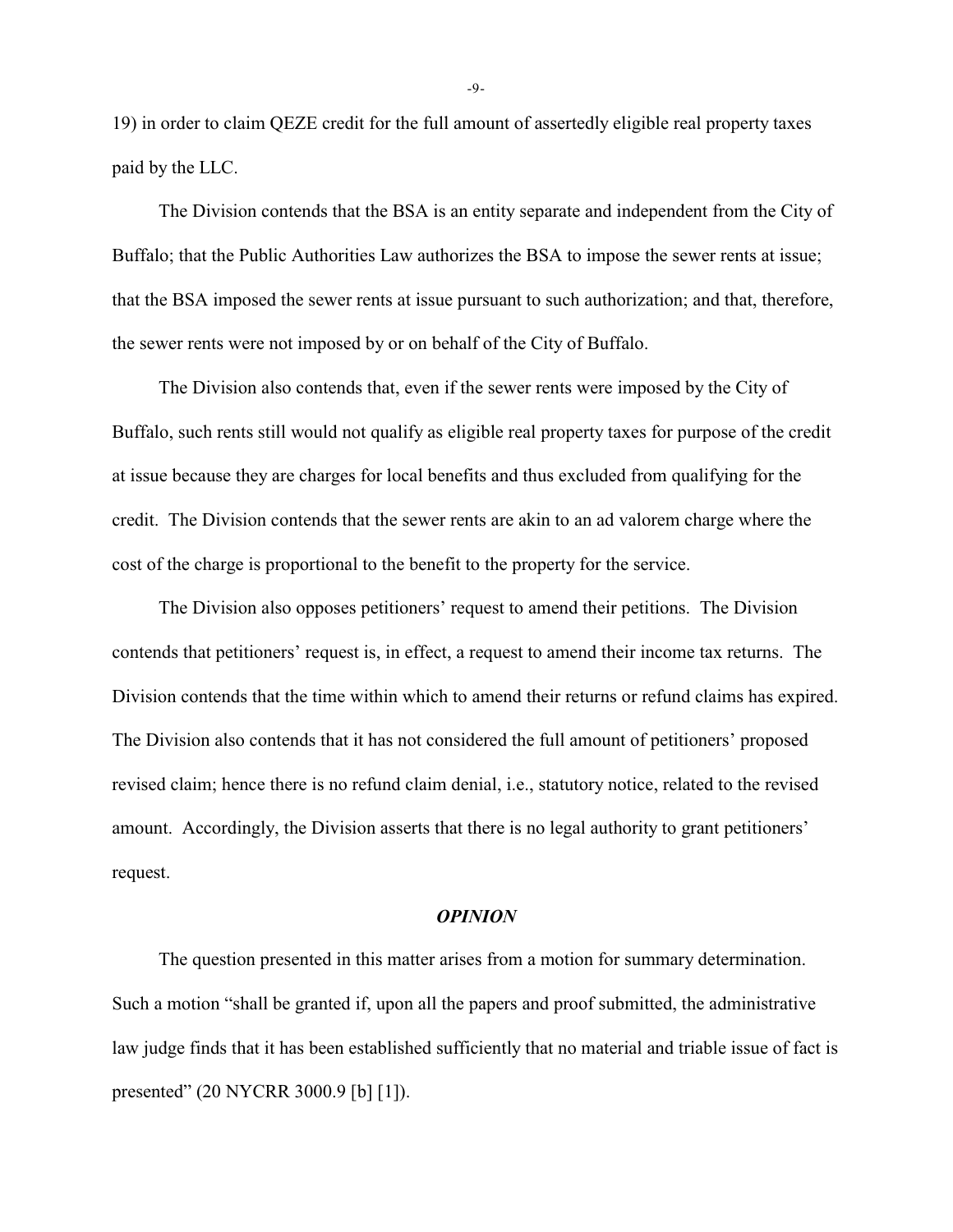"The proponent of a summary judgment motion must make a prima facie showing of entitlement to judgment as a matter of law, tendering sufficient evidence to eliminate any material issues of fact from the case (citations omitted)" (*Winegrad v New York Univ. Med. Ctr.*, 64 NY2d 851, 853 [1985]). If material facts are in dispute, or if contrary inferences may be drawn reasonably from undisputed facts, then a full trial is warranted and the case should not be decided on a motion (*see Gerard v Inglese*, 11 AD2d 381 [2d Dept 1960]; *Matter of McNamara*, Tax Appeals Tribunal, January 30, 1997).

Summary determination may be granted in favor of the nonmoving party without a crossmotion (20 NYCRR 3000.9 [b] [1]).

Upon review of the record, we find that there are no material facts in dispute in the present matter. It was appropriate, therefore, for the Administrative Law Judge to render a determination on the motion.

 Tax credit statutes, such as the QEZE real property tax credit at issue, are similar to, and should be construed in the same manner as, statutes creating tax exemptions (*see Matter of Piccolo v New York State Tax Appeals Trib***.**, 108 AD3d 107 [3d Dept 2013]). That is, such statutes must be strictly construed against the taxpayer (*see e.g. Matter of Purcell*, Tax Appeals Tribunal, November 14, 2016). Petitioners have the burden to establish "a clearcut entitlement" to the statutory benefit (*Matter of Golub Serv. Sta. v Tax Appeals Trib. of State of N.Y.*, 181 AD2d 216, 219 [3d Dept 1992]). Indeed, petitioners must prove that the Division's interpretation is irrational and that their interpretation of the statute is the only reasonable construction (*Matter of Brooklyn Navy Yard Cogeneration Partners, L.P. v Tax Appeals Trib. of State of N.Y.*, 46 AD3d 1247 [3d Dept 2007], *lv denied* 10 NY3d 706 [2008]). However, construction of an exemption or credit statute should not be so narrow as to defeat the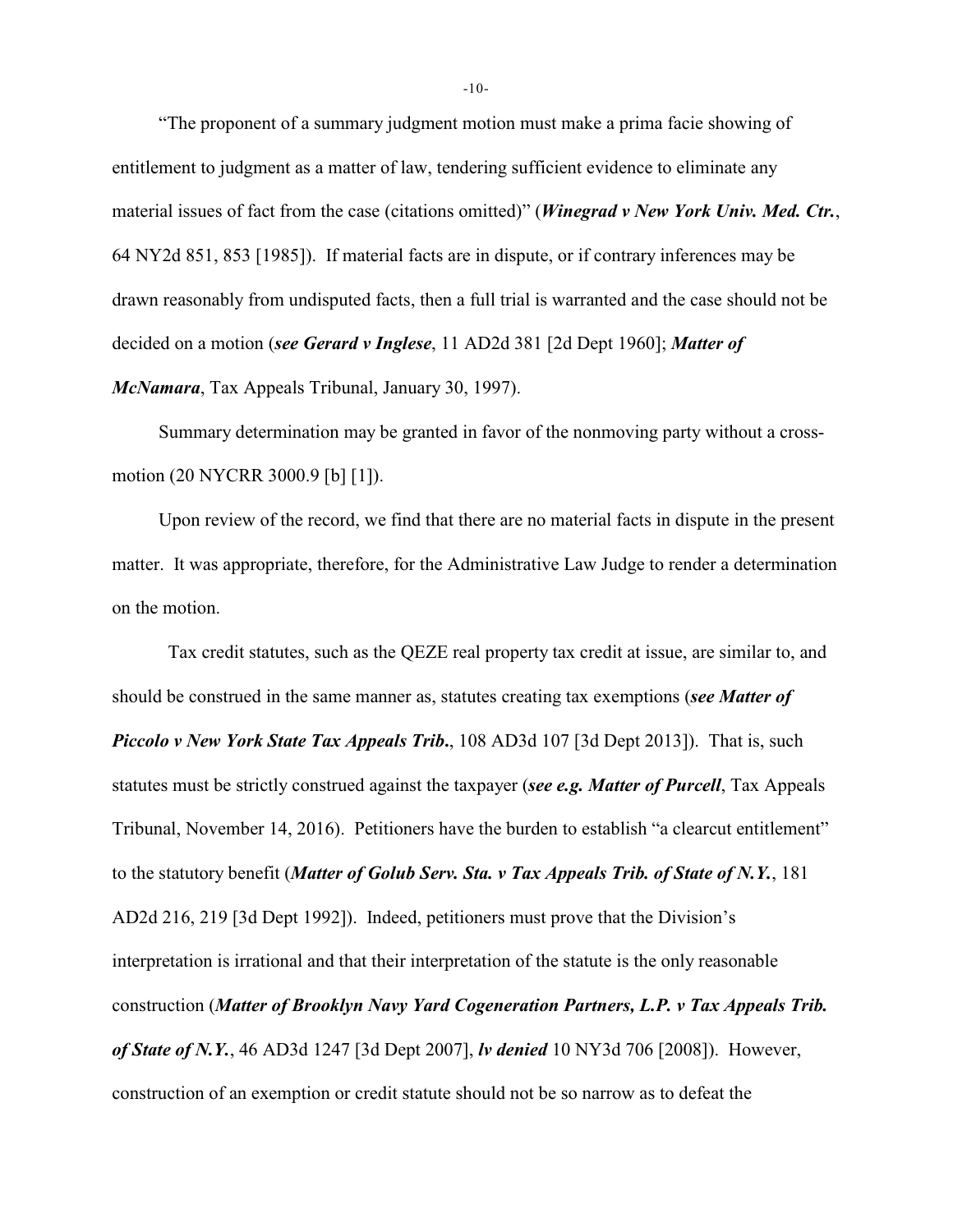provision's settled purpose (*Matter of Grace v New York State Tax Commn.*, 37 NY2d 193, 196 [1975], *rearg denied* 37 NY2d 816 [1975], *lv denied* 338 NE2d 330 [1975]).

Tax Law § 15 (a) provides that an individual taxpayer who is a member of a partnership that is a QEZE may receive a credit against personal income taxes for eligible real property taxes paid by the QEZE (*see also* Tax Law § 606 [bb]). The LLC filed its tax returns as a partnership (*see* finding of fact 20). Hence, petitioners were eligible to claim their pro rata shares of the LLC's QEZE real property tax credit.

Tax Law § 15 (b) provides that the amount of the QEZE real property credit shall be the

product of the eligible real property taxes paid or incurred by the QEZE during the taxable year,

a benefit period factor, and an employment increase factor.

The dispute in the present matter is whether the Part 1a sewer rents paid by the LLC during the year at issue were eligible real property taxes for purposes of the credit. That term is defined in Tax Law  $\S$  15 (e), in pertinent part, as follows:

"For purposes of this subdivision, the term "tax" means a charge imposed upon real property by or on behalf of a county, city, town, village or school district for municipal or school district purposes, provided that the charge is levied for the general public welfare by the proper taxing authorities at a like rate against all property in the territory over which such authorities have jurisdiction, and provided that where taxes are levied pursuant to article eighteen or article nineteen of the real property tax law, the property must have been taxed at the rate determined for the class in which it is contained, as provided by such article eighteen or nineteen, whichever is applicable. The term "tax" does not include a charge for local benefits, including any portion of that charge that is properly allocated to the costs attributable to maintenance or interest, when (1) the property subject to the charge is limited to the property that benefits from the charge, or (2) the amount of the charge is determined by the benefit to the property assessed, or (3) the improvement for which the charge is assessed tends to increase the property value" (Tax Law  $\S 15$  [e]).

As noted, the Administrative Law Judge first determined that the Part 1a sewer rents failed to meet the definition of eligible real property taxes under Tax Law § 15 (e) because such charges were not imposed "by or on behalf of a county, city, town, village or school district," i.e., by or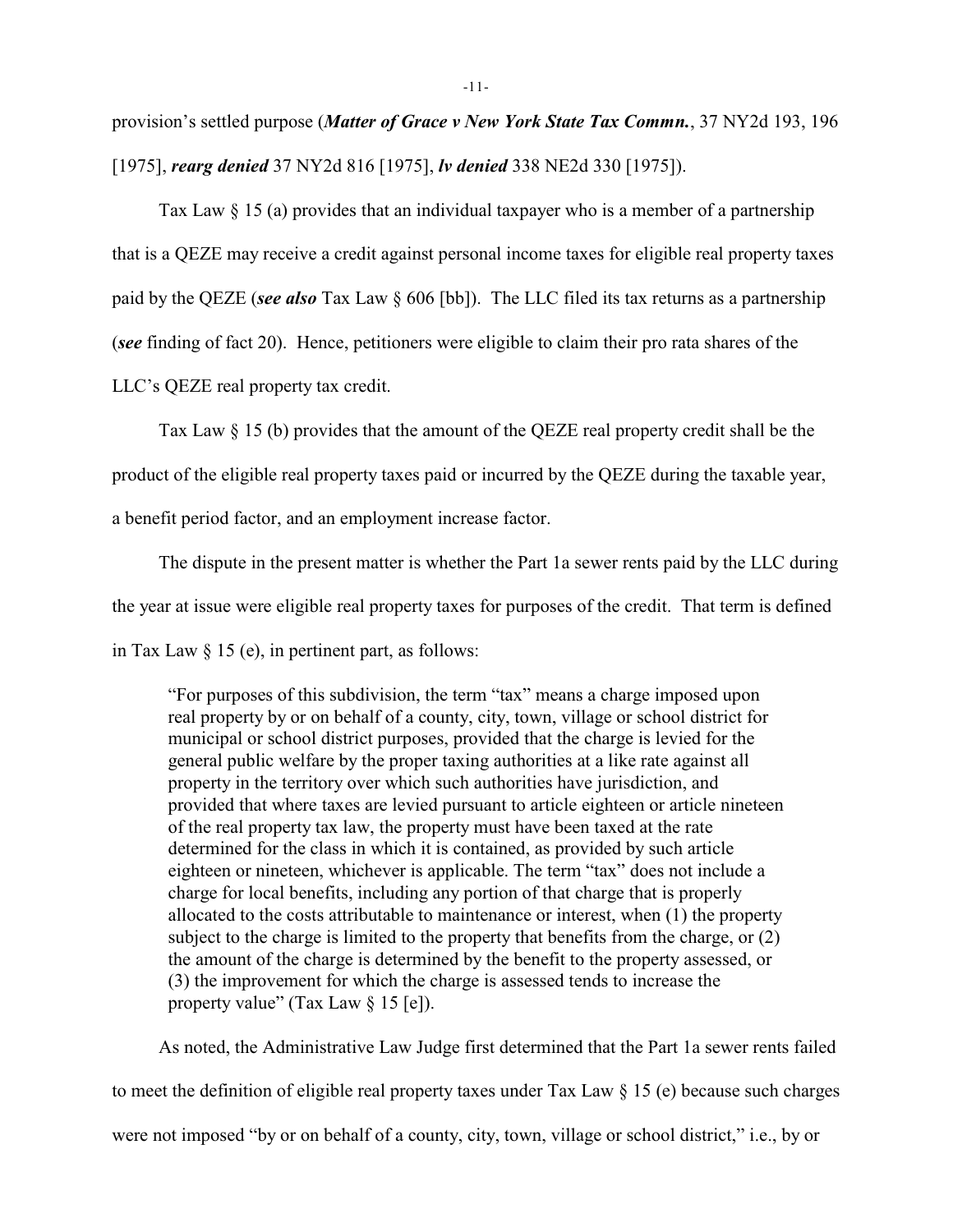on behalf of the City of Buffalo. Rather, the Administrative Law Judge found that such charges were imposed by the BSA. Pursuant to the following discussion, we agree.

The BSA is a public benefit corporation that acts through a majority of the members of its board (Public Authorities Law § 1177 [1]). As its enumerated powers make clear (*see* Public Authorities Law § 1178), the BSA is legally and financially separate from and independent of the City of Buffalo, a municipal corporation (Real Property Tax Law § 102 [10], General Construction Law  $\S 66$  [2]). The BSA is charged with maintaining and operating the Buffalo sewer system (Public Authorities Law §§ 1177 [1], 1178). The BSA has complete "jurisdiction, control, possession and supervision" of the Buffalo sewer system (Public Authorities Law § 1178 [3]). Pursuant to its charge, the BSA is authorized to fix and collect rates, rentals and other charges, e.g., sewer rents, to be collected from all real property served by the sewer system (Public Authorities Law §§ 1178 [11], 1180). Such "rates, rentals and other charges" include the Part 1a sewer rents at issue (*see* finding of fact 12). These sewer rents are used to maintain and operate the sewer system (*id*.). BSA regulations require that all sewer rents be paid to the BSA (21 NYCRR 10075.3 [a]). Furthermore, the BSA is authorized to "prescribe the manner in which and the time at which such sewer rents are to be paid" (Public Authorities Law § 1180). Unpaid sewer rents constitute a lien upon the real property that uses the system and if unpaid for 90 days, the BSA may bring an action in foreclosure (*id*.). Unpaid sewer rents thus become a debt owed to the BSA. This statutory and regulatory arrangement makes clear that the BSA, and not the City of Buffalo, is responsible for imposition of the Part 1a sewer rent on real property that uses the sewer system, including the real property owned by the LLC. Indeed, the BSA's authority to impose sewer rents pursuant to the Buffalo Sewer Authority Act (Public Authorities Law §§ 1175-1195) is well established (*see Robertson v Zimmerman*, 268 NY 52 [1935];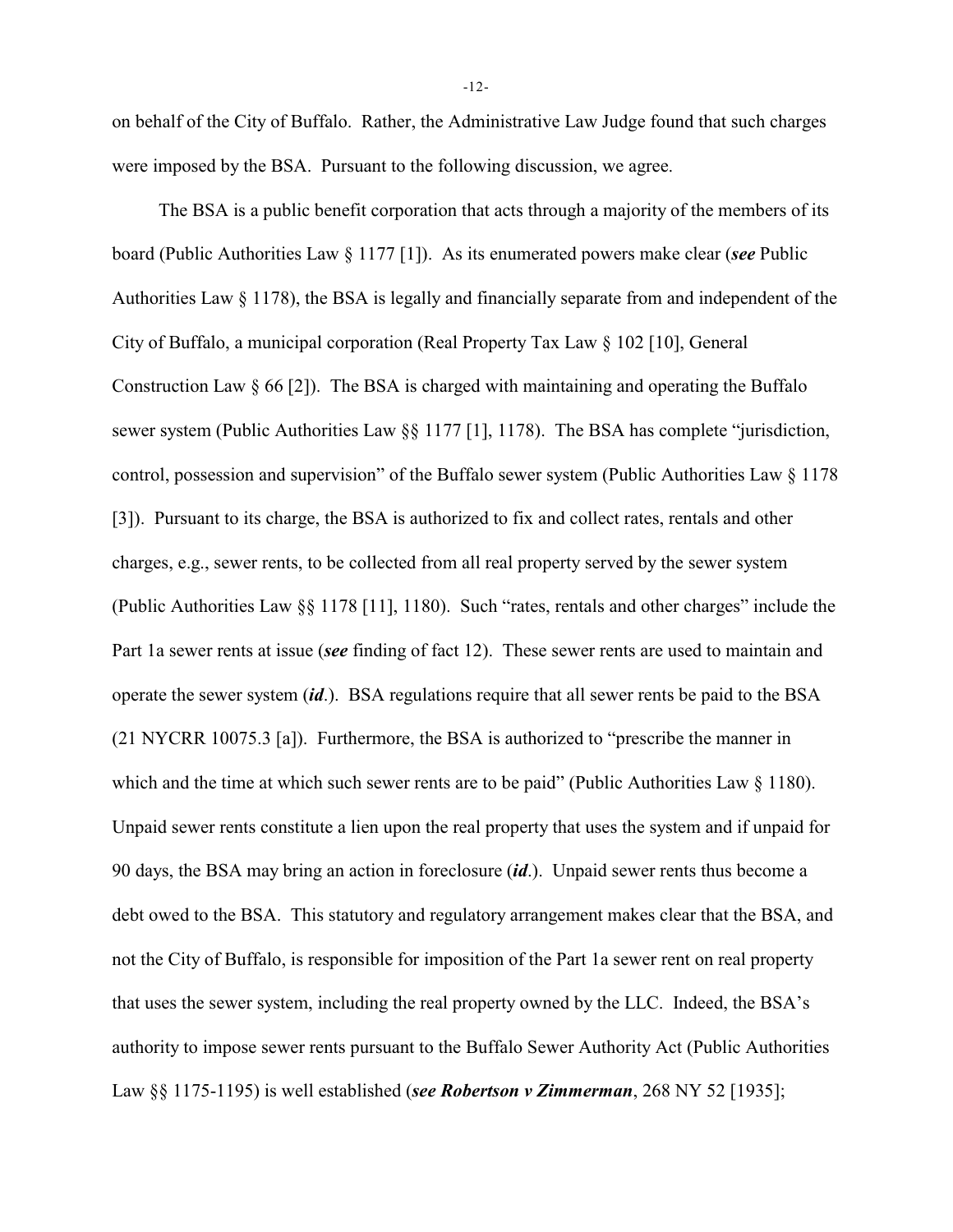*Watergate II Apts. v Buffalo Sewer Auth.*, 46 NY2d 52 [1978]; *Elmwood-Utica Houses v Buffalo Sewer Auth.*, 65 NY2d 489 [1985]).

Although the Buffalo Sewer Authority Act assigns no responsibility to the City of Buffalo for the fixing of rates, the collection of sewer rents or the maintenance and operation of the Buffalo sewer system, petitioners note the City's participation in the collection of sewer rents by the issuance of bills and the receipt of payments. Petitioners contend that such assistance indicates that the City is actually imposing the Part 1a sewer rents or, at least, is "co-imposing" the sewer rents with the BSA. We disagree. The Buffalo Sewer Authority Act contemplates that the City may provide the BSA with some assistance in the operation and management of the sewer system. Public Authorities Law § 1186 provides that all BSA monies must be paid to the City of Buffalo's treasurer *as agent* of the BSA.<sup>3</sup> Additionally, Public Authorities Law  $\S 1177$ (1) states that the BSA may use the City's employees, records and equipment with the City's consent. The City's assistance notwithstanding, the BSA retains complete "jurisdiction, control, possession and supervision" of the system (Public Authorities Law § 1178 [3]) and thus does not cede responsibility for imposition or the collection of the Part 1a sewer rents. Hence, in our view, the City's participation in the billing and collection process does not indicate that the City imposes or "co-imposes" such sewer rents.

Petitioners also urge us to consider the circumstances surrounding the creation of the BSA. Petitioners observe that the BSA was formed because the City of Buffalo was at its constitutional debt limit at the time the State mandated improvements to the City's sewer system, and is thus something of an historical accident (*see Robertson v Zimmerman*, 268 NY at 57). Petitioners note that, in 1935, the BSA took over the then-existing sewer system, which had been owned and

-13-

<sup>&</sup>lt;sup>3</sup> That the treasurer collects the rents as the BSA's agent is shown by the BSA's regulations, which, as noted, provide that all sewer rents must be paid to the BSA (21 NYCRR 10075.3 [a]).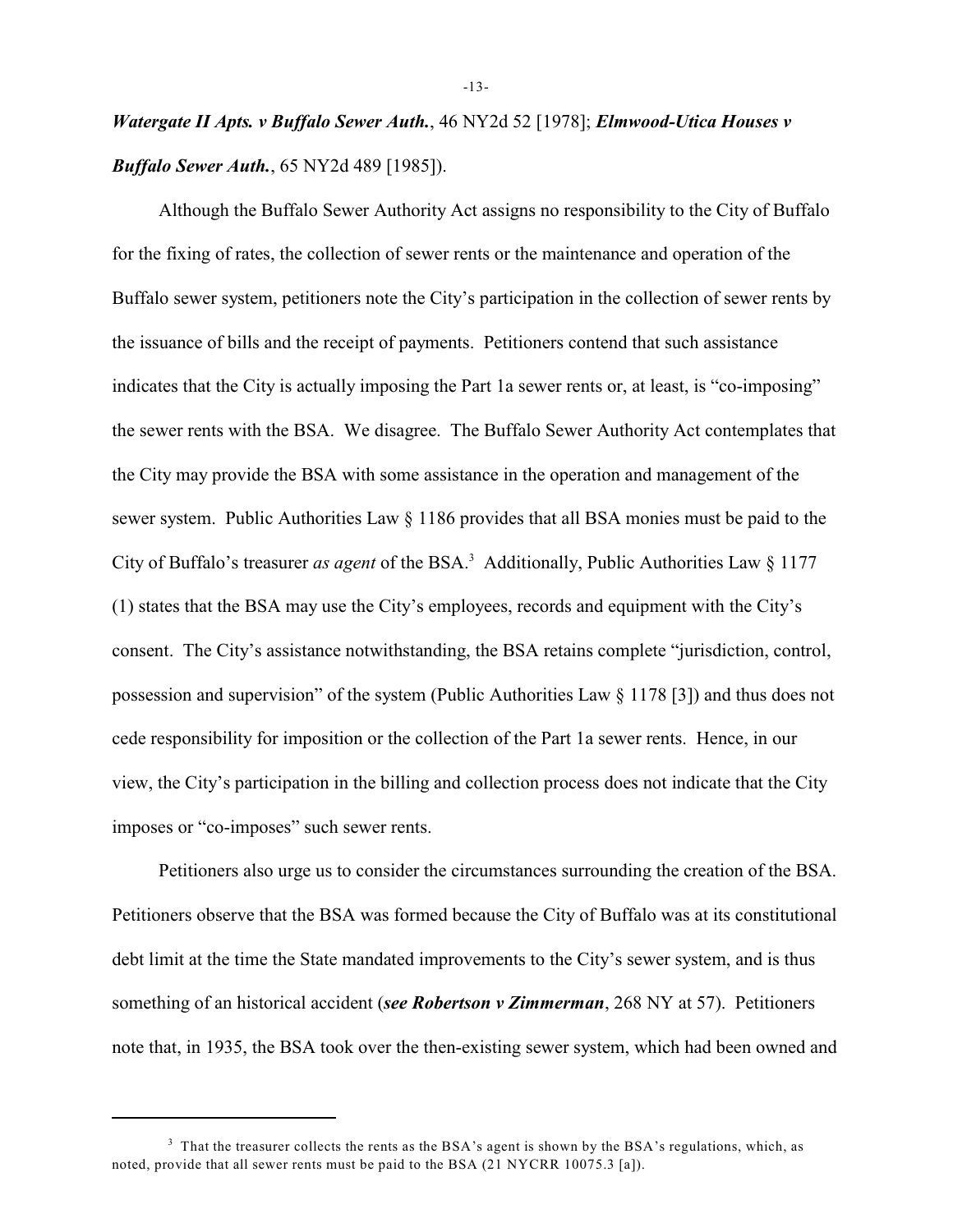operated by the City (*see* Public Authorities Law § 1179). Petitioners also note the City's influence over the BSA board by the power of appointment (*see* Public Authorities Law § 1177 [1]). Petitioners assert that, while the BSA is a separate legal entity, it effectively functions as an arm of the City. Petitioners contend that the City has thus effectively "contracted out" its municipal sewer responsibility and that the City is not the agent of the BSA, but that the BSA is the agent of the City. Accordingly, petitioners assert that, at the very least, the BSA imposed the Part 1a sewer charges "on behalf of" the City of Buffalo.

We disagree with this assertion. Whatever the historical circumstances surrounding its enactment, the Buffalo Sewer Authority Act relieved the City of Buffalo of responsibility for the municipal sewer system. The City thus did not "contract out" this responsibility and the BSA is not an agent of the City in carrying out its duties and responsibilities under the Buffalo Sewer Authority Act. Additionally, no matter how the BSA and City departments operate on a day-today basis and notwithstanding the City's power to appoint BSA board members, the BSA is a separate legal entity that operates through its board (and not through the City) to meet its various obligations as set forth in the Buffalo Sewer Authority Act. We thus reject petitioners' assertion that the BSA imposed the Part 1a sewer charges "on behalf of" the City of Buffalo.

Petitioners also observe that, in contrast to Tax Law  $\S$  15 (e), the Buffalo Sewer Authority Act does not use the word "impose" in connection with sewer rents. Petitioners thus contend that the Act's authorization to fix and collect rates falls short of an authorization to impose such rates.

 Petitioners contend that the actual "imposition" of Part 1a sewer rents requires tax levying authority and hence, it is necessarily the City that imposes the Part 1a sewer rents on the properties that use the system. Again, we disagree. As noted previously, the statutory and

-14-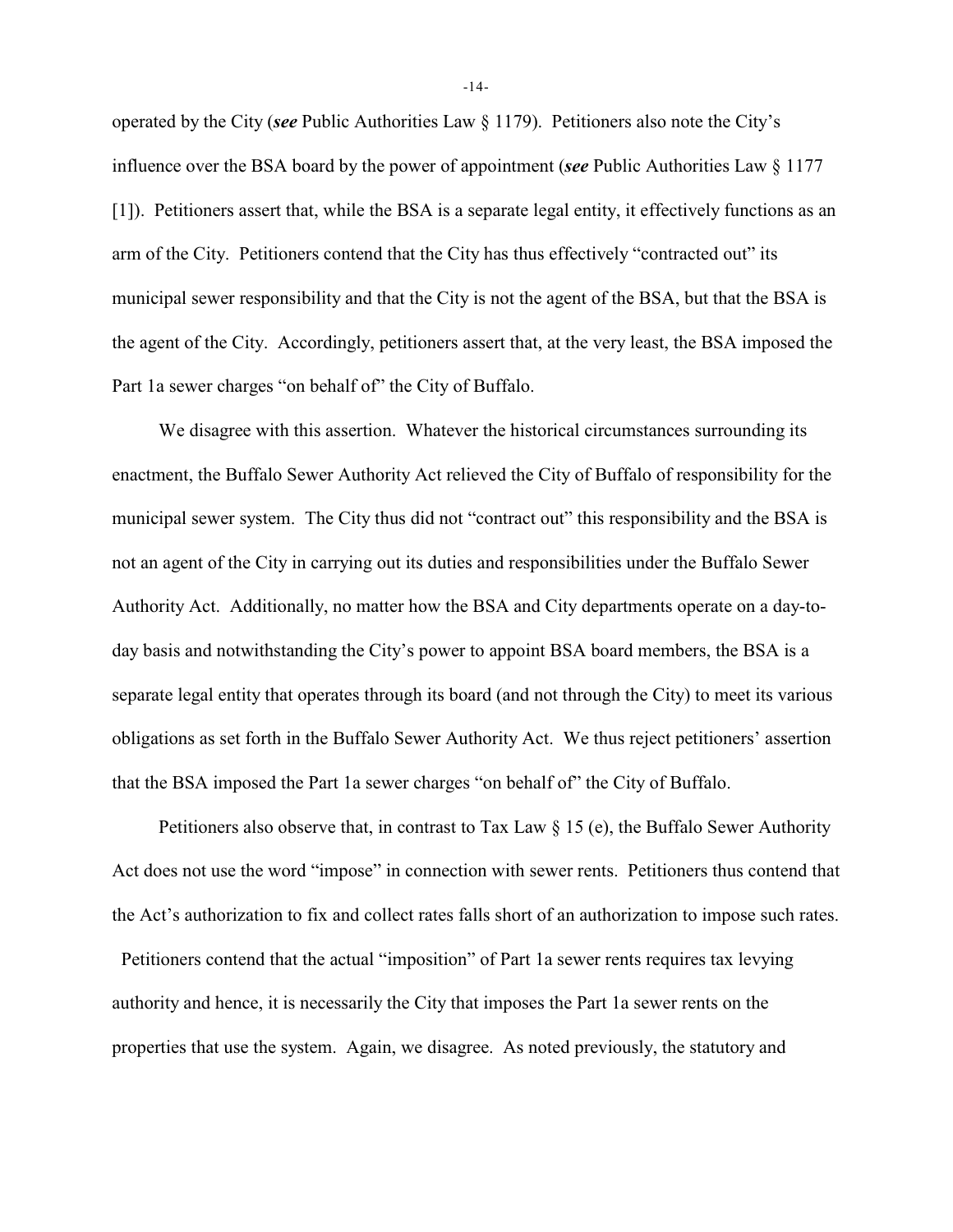regulatory framework and relevant case law make clear that the BSA was authorized to and did impose the sewer rents at issue.

While our conclusion that the Part 1a sewer rents are imposed by the BSA and not the City of Buffalo is sufficient to deny petitioners' claims for QEZE real property tax credit, we also address whether the sewer rents are disqualified under the exclusionary criteria set forth in Tax Law  $\S$  15 (e) (i.e., "The term 'tax' does not include . . ."). As noted previously, the Administrative Law Judge found that the Part 1a sewer rents are a charge for local benefits and thus do not qualify as an eligible tax under such criteria. We agree with the Administrative Law Judge's conclusion on this point, but for different reasons.

Tax Law § 15 (e) disqualifies from eligibility for the QEZE credit for real property taxes any "charge for local benefits . . . when . . . the amount of the charge is determined by the benefit to the property assessed." In *Watergate II Apts. v Buffalo Sewer Auth.*, the Court of Appeals determined that the BSA's charges were rents rather than taxes. In reaching this conclusion, the court noted the complexity of the BSA's services and the public benefit of many of those services (46 NY2d at 61). The court ultimately held that the combination of rents based on assessed value and consumption "bear a direct relationship to the broader reality of the services and benefits actually rendered to property owners as a whole" (*id.*). The court thus found that the BSA's sewer rents were a reasonable approximation of the services and benefits rendered to property owners. Pursuant to *Watergate II Apts. v Buffalo Sewer Auth.*, then, we find that the Part 1a charges at issue were "determined by the benefit to the property assessed" (the LLC's property) and therefore do not qualify as eligible real property taxes under Tax Law  $\S$  15 (e).

Petitioners also note, correctly, that certain tax exempt properties are also exempt from the Part 1a sewer rents (*see* Public Authorities Law § 1180). Petitioners contend that this provision

-15-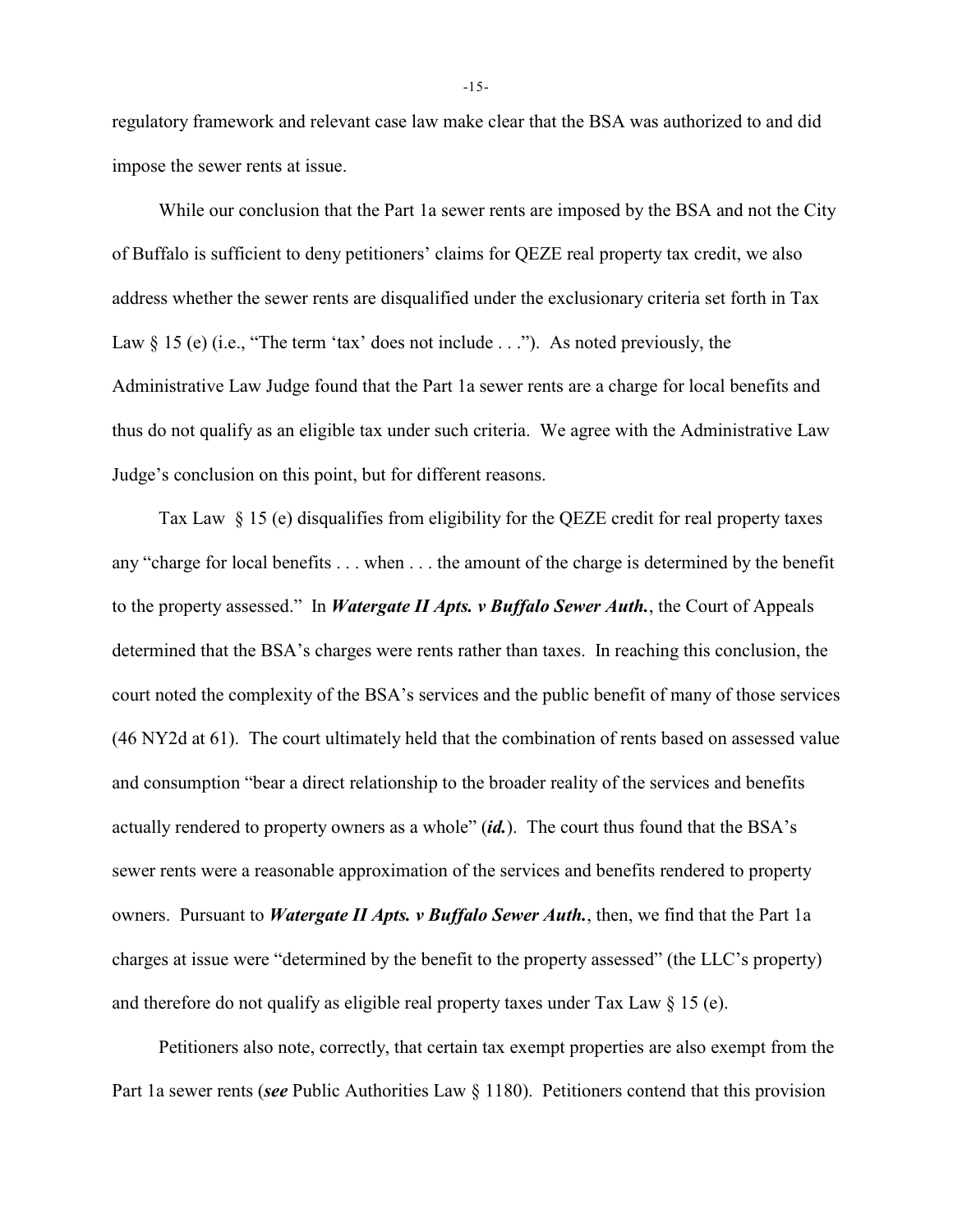supports a finding that the Part 1a sewer rents are taxes. We disagree. The same public policy concerns that justify exemptions from real property taxes also justify exemptions from BSA sewer rents (*Elmwood-Utica Houses v Buffalo Sewer Auth.,* 65 NY2d at 497). Accordingly, we see no inconsistency in our finding herein that the charges at issue are not taxes, but are rents, and the fact that certain entities that are exempt from real property taxes are also exempt from such rents.

Finally, we find that petitioners' request to amend their petitions to correct the mistakenly reported \$150,000.00 credit limitation on the LLC's 2010 partnership return (*see* finding of fact 19) in order to claim QEZE credit for the full amount of assertedly eligible real property taxes paid by the LLC is rendered moot by this decision.

Accordingly, it is ORDERED, ADJUDGED and DECREED that:

1. The exception of William J. Jones, Joseph A. Petrella, Douglas G. Swift and Howard A. Zemsky is denied;

2. The determination of the Administrative Law Judge is affirmed;

3. The petitions of William J. Jones, Joseph A. Petrella, Douglas G. Swift and Howard A. Zemsky are denied; and

4. The notices of deficiency issued to petitioners William J. Jones, Joseph A. Petrella and Douglas G. Swift (*see* finding of fact 29) and the notice of disallowance issued to petitioner Howard A. Zemsky (*see* finding of fact 28) are sustained.